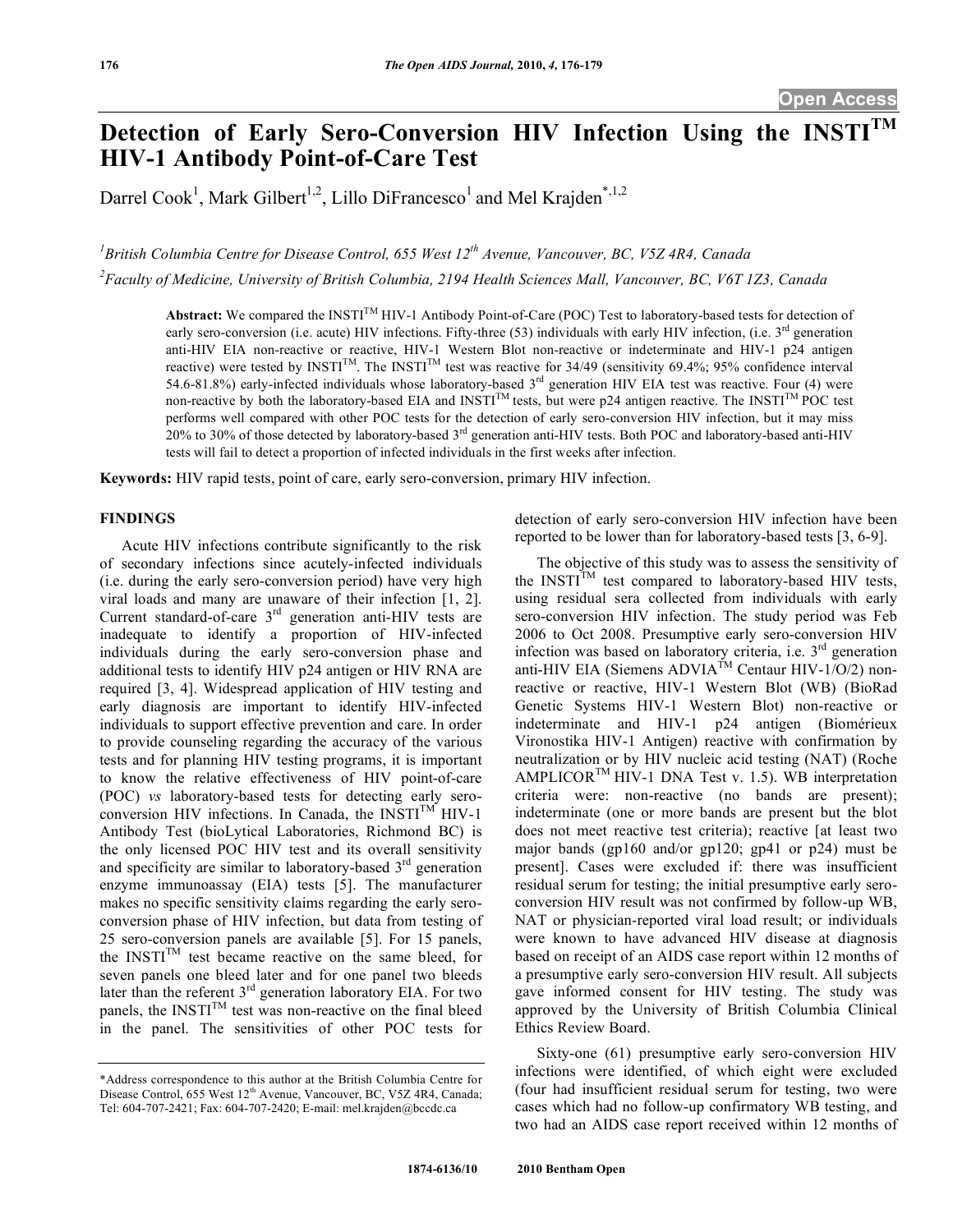the presumptive early sero-conversion HIV result). Thus, specimens from 53 individuals were available for analysis. In addition, 10 serum samples from HIV-uninfected individuals (laboratory 3<sup>rd</sup> generation EIA non-reactive) were tested, but there was no intent to evaluate the specificity of the INSTI<sup>TM</sup> assay, which has already been established [5].

 Demographic characteristics of the early sero-conversion HIV cases were: 85% male; mean age 39 years; 95% HIV-1 sub-type B; 71% Caucasian; 59% men who have sex with men (MSM), 25% injection drug user (IDU), and 20% heterosexual, non-IDU (individuals may report more than one exposure category). The demographics of the early seroconversion HIV cases were not significantly different from those of 926 other newly-identified HIV infections diagnosed during the study period, except that the early seroconversion cases were more likely to be MSM [unadjusted odds ratio 1.71; 95% confidence interval (CI) 1.01-2.89]. Of the 53 early sero-conversion HIV specimens, four were laboratory EIA non-reactive but p24 antigen reactive and 49 were laboratory EIA reactive. The laboratory EIA protocol incorporates a 10% grey zone; specimens falling within the grey zone on initial testing are re-tested, and, if still in the grey zone are subjected to confirmatory testing. All residual initial specimens and any available follow-up specimens were tested by INSTI<sup>TM</sup>. Each INSTI<sup>TM</sup> test was interpreted by three technologists; in case of disagreement, the consensus interpretation was used. Interpretation criteria for the INSTI<sup>TM</sup> test are: invalid (the control spot is not visible); non-reactive (the control spot is visible but there is no visible reaction on the test spot); indeterminate (the control spot is visible and a faint background ring appears on the test spot); reactive (the test spot and control spot are both visible).

 The 10 laboratory EIA non-reactive specimens from uninfected individuals were non-reactive by  $INSTI^{TM}$ . As would be expected, the four laboratory EIA non-reactive, p24 antigen reactive early sero-conversion specimens were also non-reactive by  $INSTI^{TM}$ . Even when incorporating the 10% grey zone for the laboratory EIA, all four were nonreactive. Testing for early sero-conversion infection would have been specifically requested for these individuals (e.g. following a risk event or because of symptoms compatible with acute HIV infection); all four individuals became reactive by  $INSTI<sup>TM</sup>$  and the laboratory EIA on follow-up testing (Table **1**). Of the 49 laboratory EIA reactive early sero-conversion specimens, the INSTI<sup>TM</sup> test was reactive for 34/49 (69.4%), indeterminate for 5/49 (10.2%) and nonreactive for 10/49 (20.4%). Thus, the sensitivity of INSTI<sup>TM</sup> compared to the laboratory EIA for detection of early seroconversion HIV infection in this population was 69.4% (95% CI 54.6-81.8%). There was no statistically significant association between an individual's exposure category and a reactive  $INSTI<sup>TM</sup>$  result.

The five  $INSTI^{TM}$  indeterminate initial specimens would normally be submitted for confirmatory laboratory testing, as recommended by the manufacturer, and this would have been expected to confirm early sero-conversion HIV infection. Thus, in practice, the initial INSTI<sup>TM</sup> test results

would likely have led to the correct screening diagnosis for 39/49 (79.6%) of these early infections. Of the 15 INSTI<sup>TM</sup> indeterminate and non-reactive initial specimens, the INSTI<sup>TM</sup> test became reactive on 13/13 (100%) individuals who had follow-up specimens at a later date (Table **1**). The other two individuals had follow-up serology which confirmed HIV infection, but there was insufficient residual serum available for  $INSTI<sup>TM</sup>$  testing.

 Louie*, et al.* [6] reported that of US-licensed rapid and POC HIV tests, the most sensitive assay detected 11/42 (26.2%) early sero-conversion infections. These results may not be directly comparable to those in our study, as the specimens examined by Louie*, et al.* were selected from acute infections diagnosed by pooled NAT testing of prescreened  $1<sup>st</sup>$  generation EIA non-reactive specimens, and might reflect sampling earlier during infection. Our results are consistent with the findings of Giles*, et al.* [7], who reported that of 13 simple/rapid HIV test devices, none detected sero-conversion earlier than the most sensitive laboratory EIAs and four performed similarly. Laforgerie, *et al.* [8] recently reported that for eight CE (European Community)-approved rapid disposable tests, including the  $INSTI<sup>TM</sup>$  test, earliest detection among three sero-conversion panels was variable. The INSTI<sup>TM</sup> test detected two panels at the same time and for one panel, one bleed later than the earliest detection by any rapid test. It is possible that POC test sensitivity is related to the input sample volume used for testing. The INSTI<sup>TM</sup> test utilizes  $50 \mu L$  of sample, a larger volume than many other rapid/POC tests.

 This study has several limitations. Interpretation of results of POC tests performed by trained technologists in a laboratory setting may not be directly generalizable to a clinical setting. It is recognized that necessary quality assurance practices must be in place for accurate POC testing and that non-laboratory or inexperienced health care providers may have difficulties in test result interpretation [10]. A potential source of study bias is that the technologists reading the tests were not blinded to the HIV sero-status of the samples; however, three technologists interpreted each result identically, except for one sample which was read as indeterminate by one technologist and non-reactive by the other two. It is also recognized that individuals with advanced HIV disease may have HIV serological result patterns similar to acute cases, i.e.  $3<sup>rd</sup>$  generation EIA reactive, p24 antigen reactive, WB indeterminate. None of the 53 early sero-conversion cases had an associated AIDS report within 12 months of diagnosis; however, due to incomplete and delayed AIDS reporting, it might be feasible that some individuals with advanced HIV infection were mis-classified as early sero-conversion. Given that only residual specimens of known sero-status were assessed, we could not identify individuals with early sero-conversion HIV infection who might have had a reactive INSTI<sup>TM</sup> test at the same time as, or prior to, a non-reactive laboratory EIA, as has been reported for other POC tests [6]. This analysis involved residual serum, whereas in clinical practice, the  $INSTI<sup>TM</sup>$  POC test uses whole blood which has been shown to provide equivalent results [5]. The study was not designed to assess the overall specificity of the INSTI<sup>TM</sup> test nor the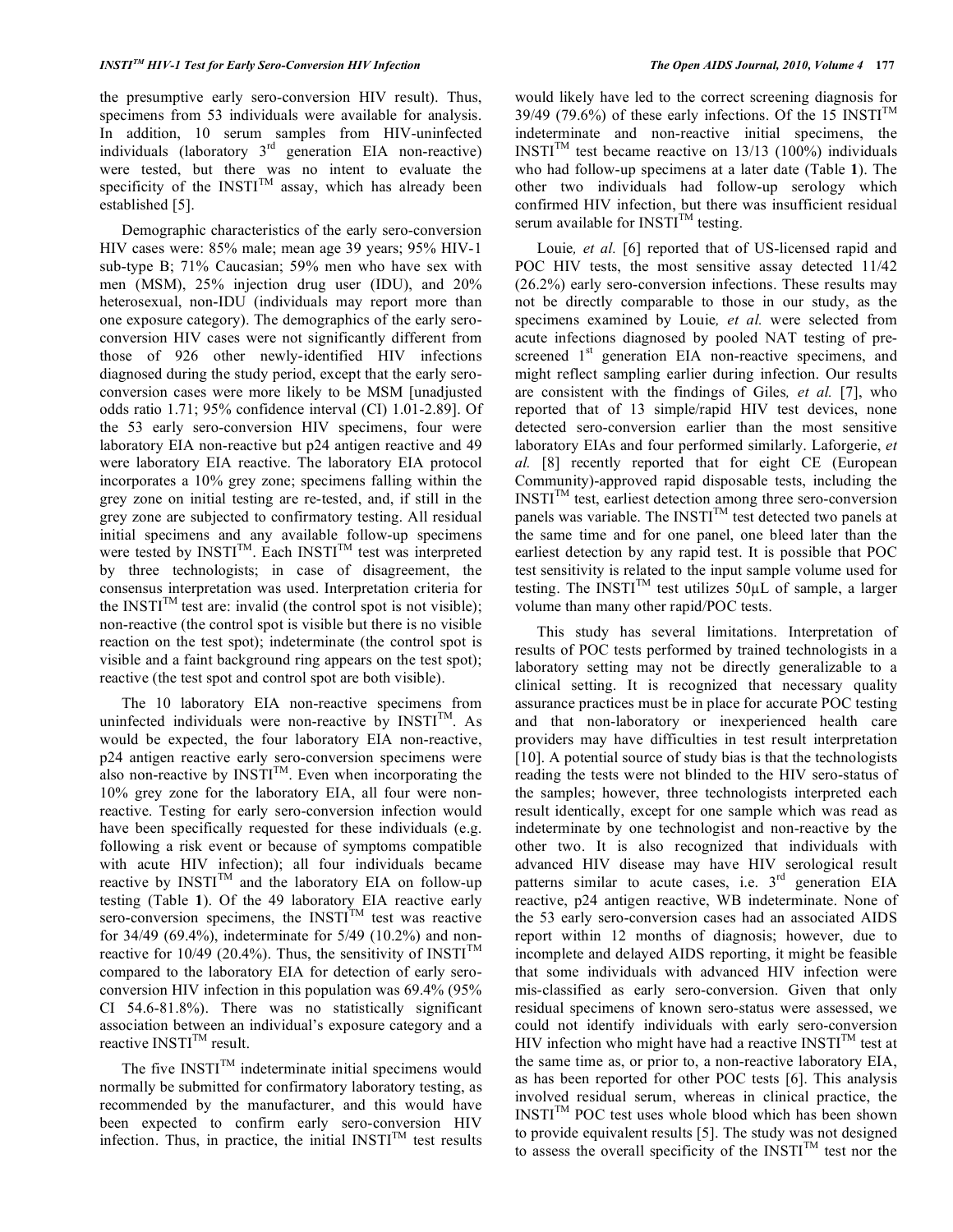| Case #         | <b>Initial Specimens<sup>a</sup></b>                       |                                                   |                                                 | <b>Follow-Up Specimens</b> <sup>b</sup>           |                                                 |                                                                                                |
|----------------|------------------------------------------------------------|---------------------------------------------------|-------------------------------------------------|---------------------------------------------------|-------------------------------------------------|------------------------------------------------------------------------------------------------|
|                | <b>Siemens ADVIA Centaur</b><br><b>EIA</b> (Signal/Cutoff) | <b>Siemens ADVIA</b><br><b>Centaur EIA Result</b> | $\mathbf{INSTI}^{\mathbf{TM}}$<br><b>Result</b> | <b>Siemens ADVIA</b><br><b>Centaur EIA Result</b> | $\mathbf{INSTI}^{\mathbf{TM}}$<br><b>Result</b> | Days From Initial to $\mathbf{INSTI}^{\mathsf{TM}}$<br>Reactive Followup Specimen <sup>d</sup> |
| $\overline{3}$ | 0.8                                                        | <b>NR</b>                                         | <b>NR</b>                                       | $\mathbf R$                                       | $\mathbb{R}$                                    | 49                                                                                             |
| 6              | 0.8                                                        | <b>NR</b>                                         | <b>NR</b>                                       | $\mathbb R$                                       | $\mathbb{R}$                                    | 251                                                                                            |
| 18             | < 0.05                                                     | <b>NR</b>                                         | <b>NR</b>                                       | $\mathbf R$                                       | $\mathbb{R}$                                    | 16                                                                                             |
| 33             | < 0.05                                                     | NR                                                | NR                                              | $\mathbf R$                                       | $\mathbf R$                                     | 15                                                                                             |
| $\overline{2}$ | 1.9                                                        | $\mathbf R$                                       | Indet                                           | NT                                                | $\mathbf R$                                     | 29                                                                                             |
| $\overline{4}$ | 23.2                                                       | R                                                 | Indet                                           | $\mathbb{R}$                                      | $\mathbb{R}$                                    | 88                                                                                             |
| 29             | 18.5                                                       | $\mathbb{R}$                                      | Indet                                           | $\mathbb{R}$                                      | $\mathbb{R}$                                    | 16                                                                                             |
| 30             | 17.3                                                       | $\mathbf R$                                       | Indet                                           | $\mathbf R$                                       | $\mathbb{R}$                                    | 13                                                                                             |
| 51             | 1.0                                                        | $\mathbb{R}$                                      | Indet                                           | NT                                                | $\mathbb{R}$                                    | 20                                                                                             |
| $\overline{7}$ | 4.0                                                        | R                                                 | NR                                              | $\mathbb{R}$                                      | <b>NSQ</b>                                      |                                                                                                |
| 9              | 10.4                                                       | $\mathbb{R}$                                      | <b>NR</b>                                       | $\mathbf R$                                       | $\mathbb{R}$                                    | 42                                                                                             |
| 11             | 8.1                                                        | R                                                 | NR                                              | $\mathbf R$                                       | $\mathbf R$                                     | 73                                                                                             |
| 21             | >50                                                        | R                                                 | NR                                              | $\mathbb{R}$                                      | $\mathbb{R}$                                    | 26                                                                                             |
| 25             | 1.3                                                        | R                                                 | <b>NR</b>                                       | $\mathbb{R}$                                      | <b>NSQ</b>                                      |                                                                                                |
| 31             | 41.0                                                       | R                                                 | NR                                              | $\mathbb{R}$                                      | $\mathbb{R}$                                    | $\,8\,$                                                                                        |
| 37             | 13.8                                                       | $\mathbb{R}$                                      | <b>NR</b>                                       | $\mathbb{R}$                                      | $\mathbb{R}$                                    | 8                                                                                              |
| 49             | 2.5                                                        | $\mathbb{R}$                                      | <b>NR</b>                                       | $\mathbb{R}$                                      | $\mathbb{R}$                                    | 22                                                                                             |
| 57             | 1.2                                                        | $\mathbf R$                                       | NR                                              | $\mathbf R$                                       | $\mathbf{R}^\mathrm{c}$                         | 12                                                                                             |
| 60             | 3.3                                                        | R                                                 | NR                                              | R                                                 | $\mathbb{R}$                                    | $\tau$                                                                                         |

**Table 1. Results of Follow-Up Testing of INSTITM Non-Reactive or Indeterminate Early HIV Sero-Conversion Specimens** 

NR=non-reactive; R=reactive; Indet=indeterminate; NSQ=insufficient quantity; NT=not tested.

 $A$ <sup>a</sup> All specimens were HIV-1 p24 antigen confirmed reactive.

<sup>b</sup>All specimens were HIV-1 Western Blot positive.

 $^{\circ}$ A follow-up specimen collected 7 days after the initial specimen was INSTI<sup>TM</sup> indeterminate.

 $M$ ean and median times from initial to  $INSTI<sup>TM</sup>$  reactive follow-up specimen are 41 and 20 days, respectively.

specificity amongst individuals who present with possible HIV sero-conversion symptoms. The study was carried out using a single batch of  $\text{INSTI}^{\text{TM}}$  tests and the possibility of lot-to-lot variability for the detection of early seroconversion infections cannot be excluded.

 In summary, although most early sero-conversion HIV infections in our study were detected by  $INSTI<sup>TM</sup>$  at the time of the initial specimen draw, 20-30% of early-infected individuals would have been missed. At least one  $4<sup>th</sup>$ generation POC test, which is able to detect both anti-HIV and p24 antigen, is available and others are in development. Until  $4<sup>th</sup>$  generation POC tests are widely adopted and are shown to reliably detect early sero-conversion HIV infection, combining POC testing with laboratory-based NAT or  $4<sup>th</sup>$ generation EIA testing could improve detection of early sero-conversion HIV infections in high incidence settings, and this has been recommended by others [3, 4].

## **ACKNOWLEDGEMENTS**

 The authors thank bioLytical Laboratories for supplying the INSTI<sup>TM</sup> test kits. We thank Amanda Yu for providing the laboratory data extracts.

#### **CONFLICT OF INTEREST**

The authors declare that they have no conflicts.

## **REFERENCES**

- [1] Brenner BG, Roger M, Routy JP, *et al*. High rates of forward transmission events after acute/early HIV-1 infection. J Infect Dis 2007; 195: 951-9.
- [2] Cohen M. The spread, treatment, and prevention of HIV-1: evolution of a global pandemic. J Clin Invest 2008; 118: 1244-54.
- [3] Stekler JD, Swenson PD, Coombs RW*, et al*. HIV testing in a highincidence population: is antibody testing alone good enough? Clin Infect Dis 2009; 49: 444-53.
- [4] Klausner J, Philip S, Ahrens K*, et al*. Combined rapid and HIV RNA testing improves case detection and potential prevention in a public STD clinic, San Francisco, 2004-2006. In: 14th Conference on Retroviruses and Opportunistic Infections; Los Angeles: 2007. Available from [http://www.retroconference.org/2007/Abstracts/29 891.htm] (accessed April 13, 2010.)
- [5] BioLytical Laboratories. Results from a multi-centre Canadian clinical trial of a rapid HIV antibody test for use in point-of-care, Clinical and Laboratory Settings 2007. Available from [http://www.biolytical.com/trialresults.html] (accessed April 13, 2010).
- [6] Louie B, Wong E, Klausner JD*, et al*. Assessment of rapid tests for detection of Human Immunodeficiency Virus-specific antibodies in recently infected individuals. J Clin Microbiol 2008; 46: 1494-7.
- [7] Giles R, Perry KR, Parry JV. Simple/rapid test devices for anti-HIV screening: Do they come up to the mark? J Med Virol 1999; 59: 104-9.